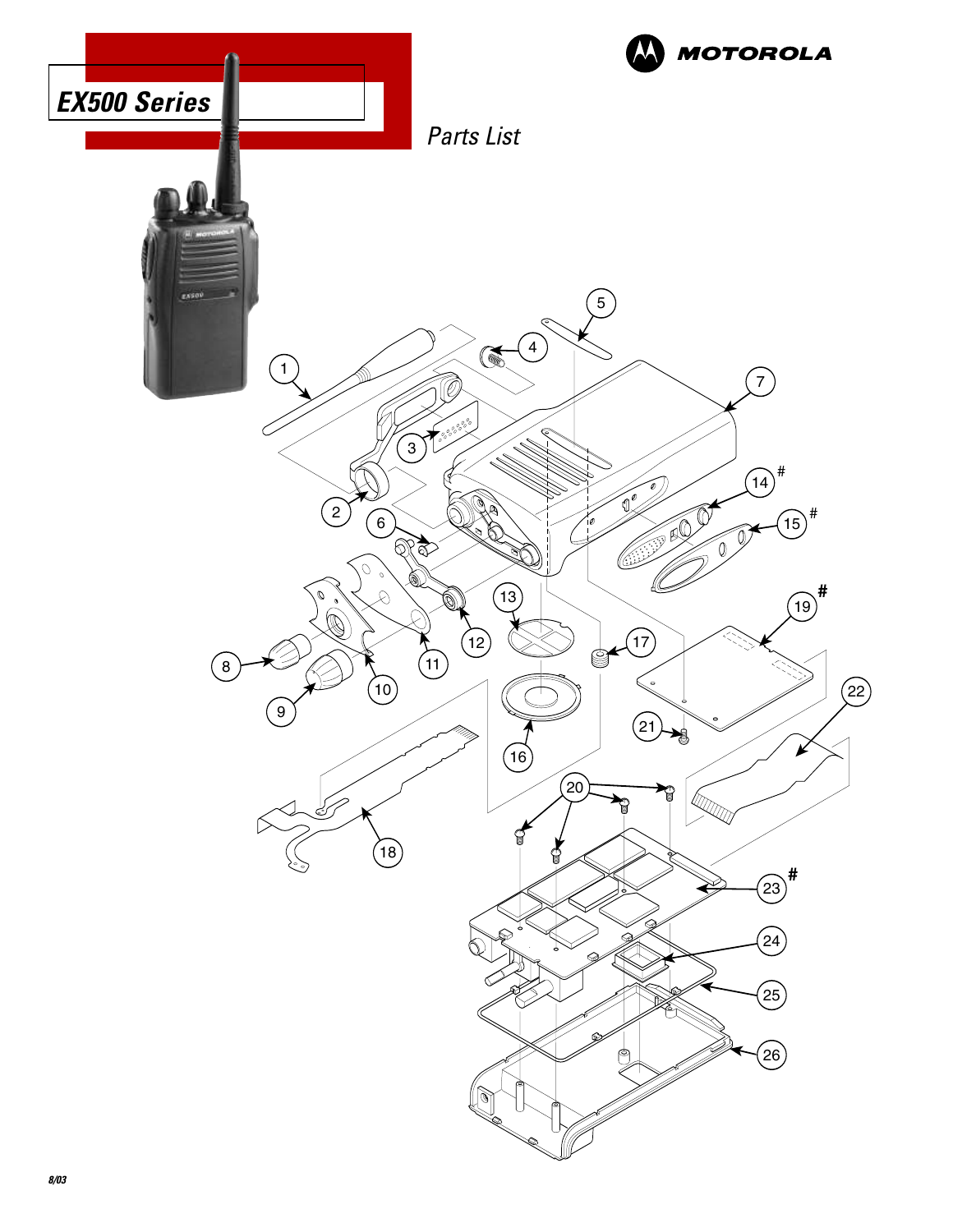

**EX500 Series**

# Parts List

 $\overline{\phantom{a}}$ 

# REF.<br>No.

| NO. | PART NO.         | DESCRIPTION                        |
|-----|------------------|------------------------------------|
| 1   |                  | Antenna (refer to antenna section) |
| 2   | <b>JMLN4638A</b> | Dust Cover                         |
| 3   | 1385905Z01       | Universal Connector Seal           |
| 4   | 0302020P03       | Screw for Dust Cover               |
| 5   | <b>HKLN4054A</b> | <b>FX500 Name Plate</b>            |
| 6   | 6102001P10       | Light Pipe                         |
| 7   | 0104031G98       | EX500 Non Key Housing              |
| 8   | 3680530Z02       | Frequency Knob                     |
| 9   | 3680529Z01       | Volume Knob                        |
| 10  | 1302012P06       | <b>Top Plastic Plate</b>           |
| 11  | 3385906Z01       | <b>Top Sheet</b>                   |
| 12  | 3202000P15       | <b>Top Seal Rubber</b>             |
| 13  | 3502416P03       | Speaker Mesh                       |

| <b>RFF</b> |                |                          |
|------------|----------------|--------------------------|
| NO.        | PART NO.       | <b>DESCRIPTION</b>       |
| 14         | Part of item 7 | PTT Rubber               |
| 15         | Part of item 7 | <b>PTT Plastic Cover</b> |
| 16         | 5005679X01     | Speaker                  |
| 17         | 1480577C01     | <b>Boot Microphone</b>   |
| 18         | 8404079G05     | Flex PCB Universal       |
| 19         |                |                          |
| 20         | 0385913Z02     | 4 M2x4 Philips Screws    |
| 21         | 0385913Z02     | 1 M2x1 Philips Screws    |
| 22         | 8404078G03     | Flex PCB RF Controller   |
| 23         |                |                          |
| 24         | 3280534Z01     | Seal Contact             |
| 25         | 3285892Z01     | " $0$ " ring             |
| 26         | 1502001P31     | Chassis                  |

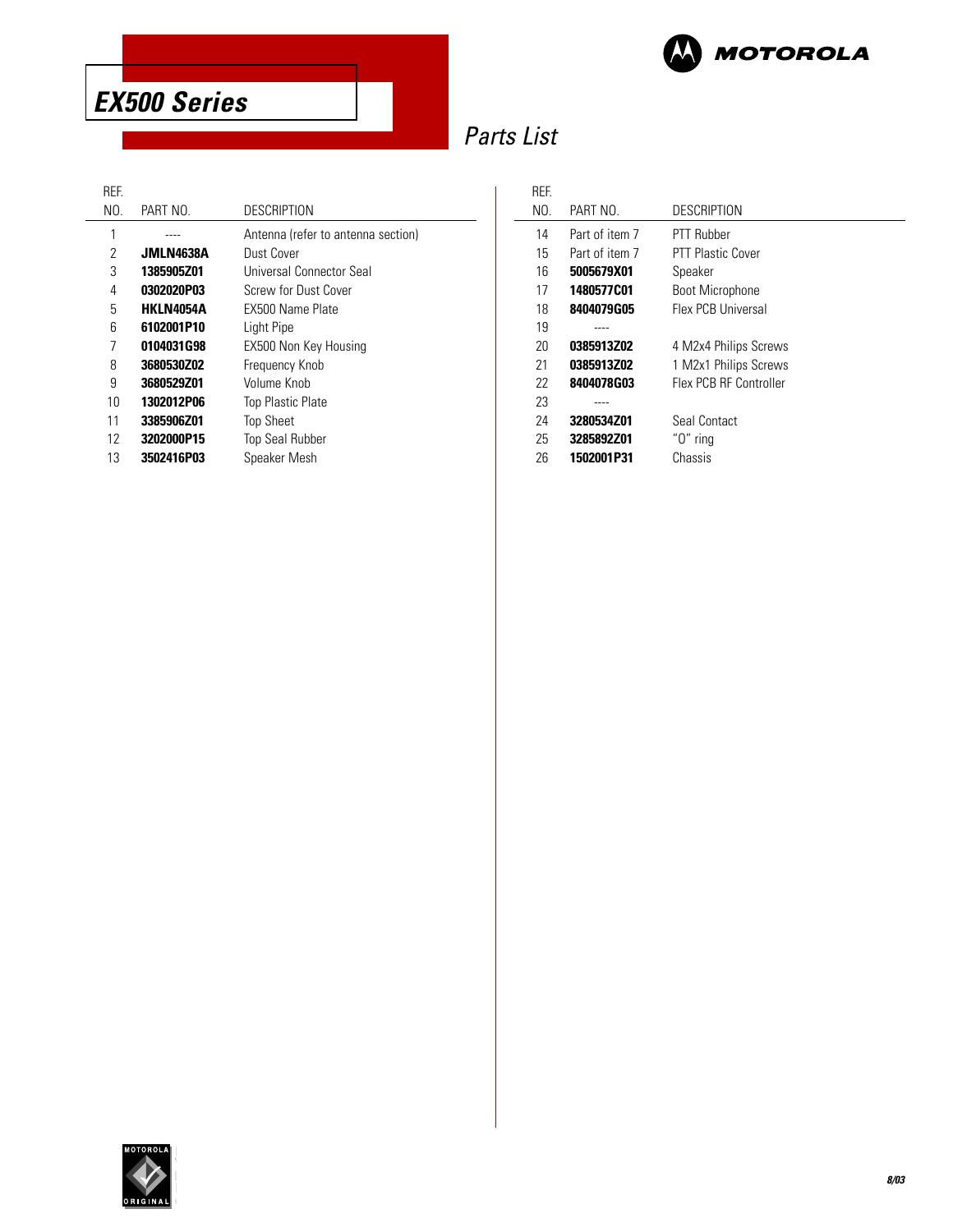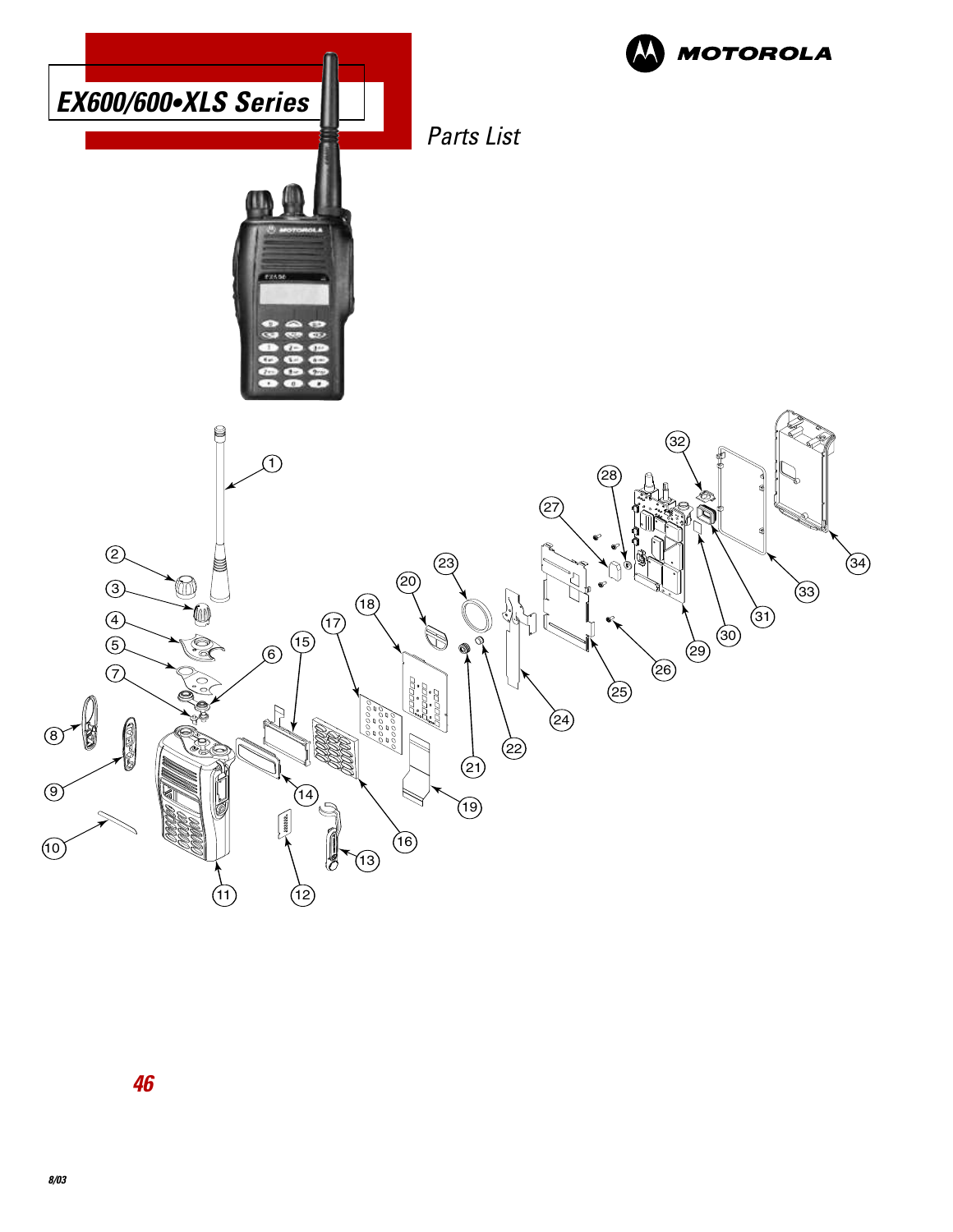

# Parts List

 $\overline{a}$ 

#### REF.

 $\overline{a}$ 

| NO. | PART NO.         | <b>DESCRIPTION</b>                            |
|-----|------------------|-----------------------------------------------|
| 1   |                  | Antenna (refer to antenna section)            |
| 2   | 3680529Z01       | Volume Knob                                   |
| 3   | 3680530Z02       | Channel Selector Knob                         |
| 4   | 1386160Z01       | Top Plastic Plate (EX600)                     |
|     | 1386160Z02       | Top Plastic Plate (EX600 • XLS)               |
| 5   | 3385906Z01       | <b>Top Sheet</b>                              |
| 6   | 3286159Z01       | <b>Control Top Seal</b>                       |
| 7   | 6186158Z01       | Lightpipe                                     |
| 8   | 1386091Z01       | PTT Bezel                                     |
| 9   | 7586090Z01       | PTT Rubber                                    |
| 10  | <b>HKLN4055A</b> | EX600 Nameplate                               |
|     | <b>HKLN4187A</b> | EX600 · XLS Nameplate                         |
| 11  | 1586088Z01       | Front Cover Assembly                          |
| 12  | 1385905Z01       | Escutcheon, Universal Connector               |
| 13  | JMLN4638A        | Dust Cover                                    |
| 14  | 7580540Z01       | <b>LCD Front Pad</b>                          |
| 15  | 5104949J11       | <b>LCD Module</b>                             |
| 16  | 7586096Z01       | Main Keypad                                   |
| 17  | 4086199Z01       | Keypad Polydome                               |
| 18  |                  | Controller Board (must order front cover kit) |
|     |                  |                                               |

| REF. |            |                                      |
|------|------------|--------------------------------------|
| NO.  | PART NO.   | DESCRIPTION                          |
| 19   | 8404078G03 | Flex RF Controller                   |
| 20   | 3586092Z01 | Speaker Felt                         |
| 21   | 1480577C01 | Microphone Boot                      |
| 22   | 5013920A04 | Microphone                           |
| 23   | 5086094Z01 | Speaker                              |
| 24   | 8486095Z01 | Flex, Universal Connector            |
| 25   | 4286097Z01 | Keypad Retainer                      |
| 26   | 0386104Z01 | Chassis Screw                        |
| 27   | 1480503Z01 | Backup Battery Boot                  |
| 28   | 6080656Z01 | Battery Backup                       |
| 29   |            | RF Board (must order back cover kit) |
| 30   | 7580556Z01 | <b>Thermal Pad</b>                   |
| 31   | 3280534Z01 | <b>Battery Module Seal</b>           |
| 32   | 1485673Z01 | Antenna Nut Insulator                |
| 33   | 3285892Z01 | Main "0" Ring                        |
| 34   | 2786154Z01 | Chassis                              |

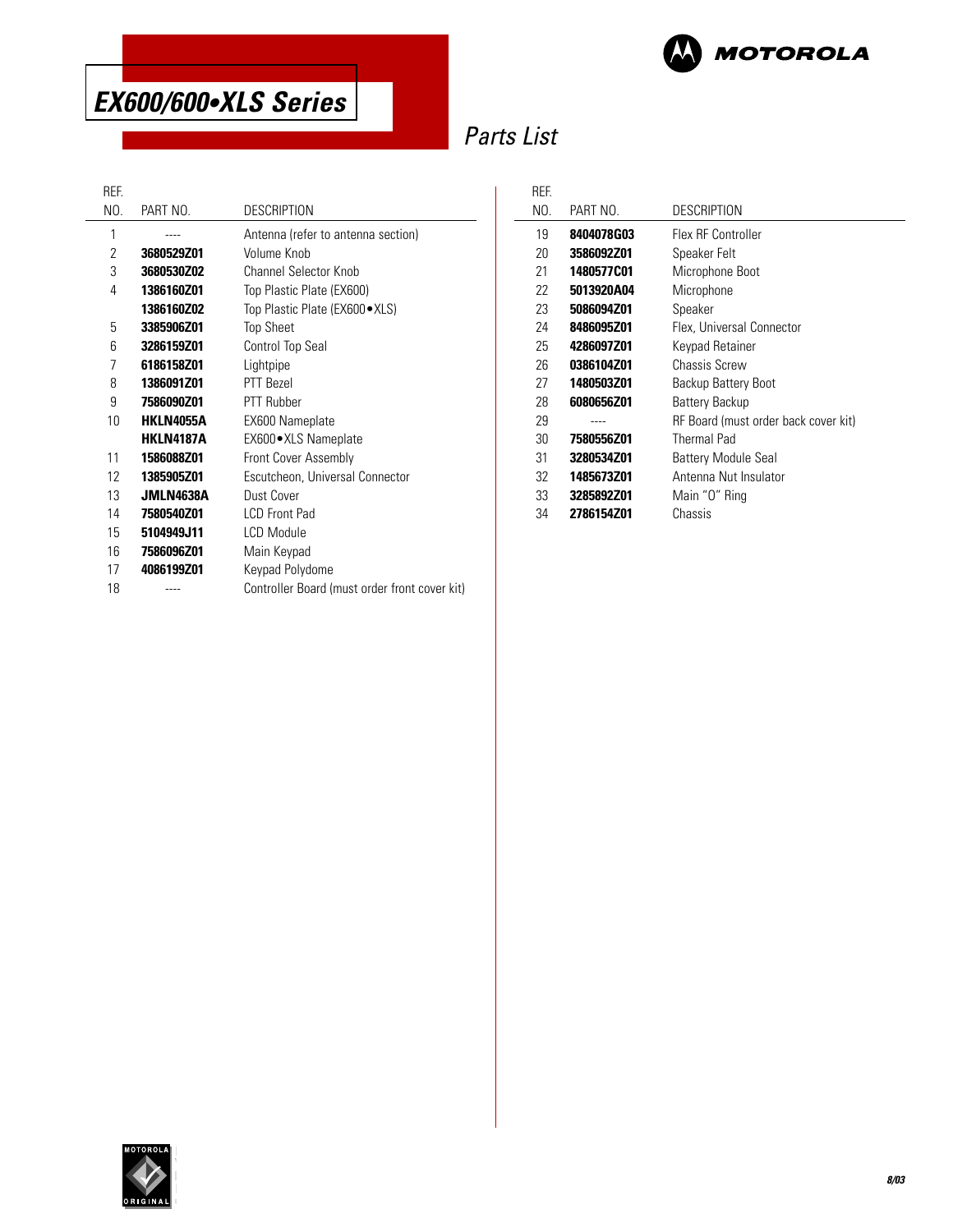

# Portable Accessories



### **CHARGERS**

Single and multi-unit chargers can rapidly charge batteries on or off the radio in one to three hours. Multi-unit chargers can be wall or rack mounted and are ideal for multi-shift operations. All chargers are specifically designed to meet the requirements of batteries manufactured by Motorola.

**AAHTN3000D** 120V Rapid Rate Single Unit Intellicharger

**AAHTN3003D** 120V Six-Unit Rapid Rate Charger

**NLN7967A** Wall Mount Kit for Six-Unit Charger



### **Battery Optimizing System II (BOS II)**



accuracy, and versatility of the Battery Optimizing System II. Ideal for large fleet, public safety, and all other users who rely on their battery performance. Now with increased power, more sophisticated programming options, and easier to use navigation paths, optimizing your batteries was never easier. Key features include:

No other battery analyzer matches the speed,

- Support for NiCd, NiMH, Li-ion, and SLA batteries
- 100 watt power supply and programmable from 100 mAH to 4 amps per station
- Interchangeable adapters accomodate all major brands
- Includes a variety of user programs and allows for customizable programming
- Proprietary recondition cycle restores NiCd and NiMH batteries
- Increased processing power and testing resolution including a three minute Quicktest that measures the batteries State of Health (SoH)
- Printer output for reports and labels
- Three year warranty

**WPLN4124AR** BOS II, Four-Station, 100-240V AC (US line cord) **WPLN4125AR** BOS II, Four-Station, 100-240V AC (UK/Euro line cords)

### **BOS II Adapter Plates**

**RL-77255** Adapter Plates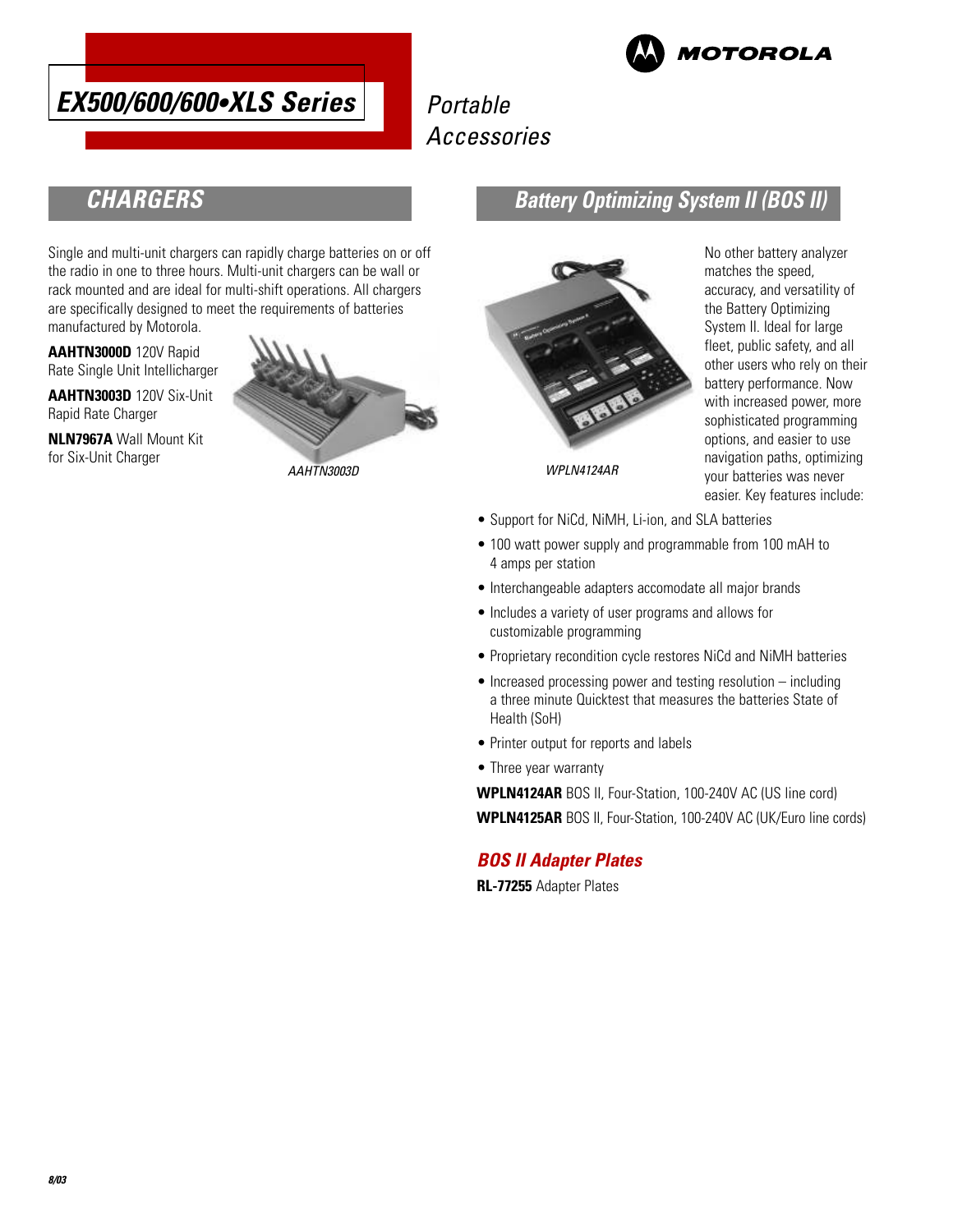

# Portable Accessories

### **Carrying Accessories**

### **Carrying Cases**

A variety of carrying accessories is available for your comfort and convenience. The carrying cases are available in sizes to fit your radio and battery and permit audio to be heard clearly.

### **EX500 Carrying Cases**

**PMLN4421B** Soft Leather Carry Case with Fixed Swivel Clip - The case protects the radio while allowing audio to be clearly heard

**PMLN4471A** Hard Leather Carry Case with Swivel and D-Rings

**PMLN4470A** Nylon Case with Belt Loop and D-Rings

#### **EX600 Carrying Cases**

**PMLN4520A** Hard Leather Carry Case with Swivel and D-Rings

**PMLN4521A** Soft Leather Carry Case with fixed Swivel Clip and D-Ring



### **Carrying Accessories**

**JMZN4023A** Plastic Carry Hoster with Swivel Belt Clip – lightweight carry holster provides convenient means for carrying the radio; the swivel belt clip provides the ability to rotate the radio to a comfortable position

**JMZN4020A** Radio Handstrap – attaches to the radio allowing it to be worn around the wrist

**HLN9985B** Waterproof Bag, includes large carrying strap

JMZN4023A

**Belt 4200865599** 1.75˝ wide leather belt

### **Shoulder Carry Strap**

**NTN5243A** Shoulder Carry Strap attaches to D-strap rings on carry cases to provide added comfort



PMLN4421B

### **Carrying Accessories**

### **Carry Packs**

**HLN6602A** Universal Chest Pack with Radio Holder and Velcro Secured Pocket

**1505596Z02** Replacement Strap for HLN6602A





HLN6602A

**RLN4570A** Break-A-Way Chest Pack. All the same features as the original chest pack (HLN6602A) plus break-away tabs that allow the entire pack to be pulled off with approximately 10 lbs. Of pressure. Perfect for railroads, manufacturing locations construction sites and anywhere safety is a concern



**RLN4815A** RadioPAK™ Radio/ Utility Case. It's different from all other holders or cases: more comfortable, more useful and more stylish. Worn around the waist, it holds two-way, iDEN portables or cellular phones right at hand. Includes a separate 6˝x 8˝ zippered pouch for other on-thejob necessities. Adjustable nylon weave belt; fits both men and women

**4280384F89** Universal RadioPAK™ Belt Lengthener; Fits Waists Larger than 40˝

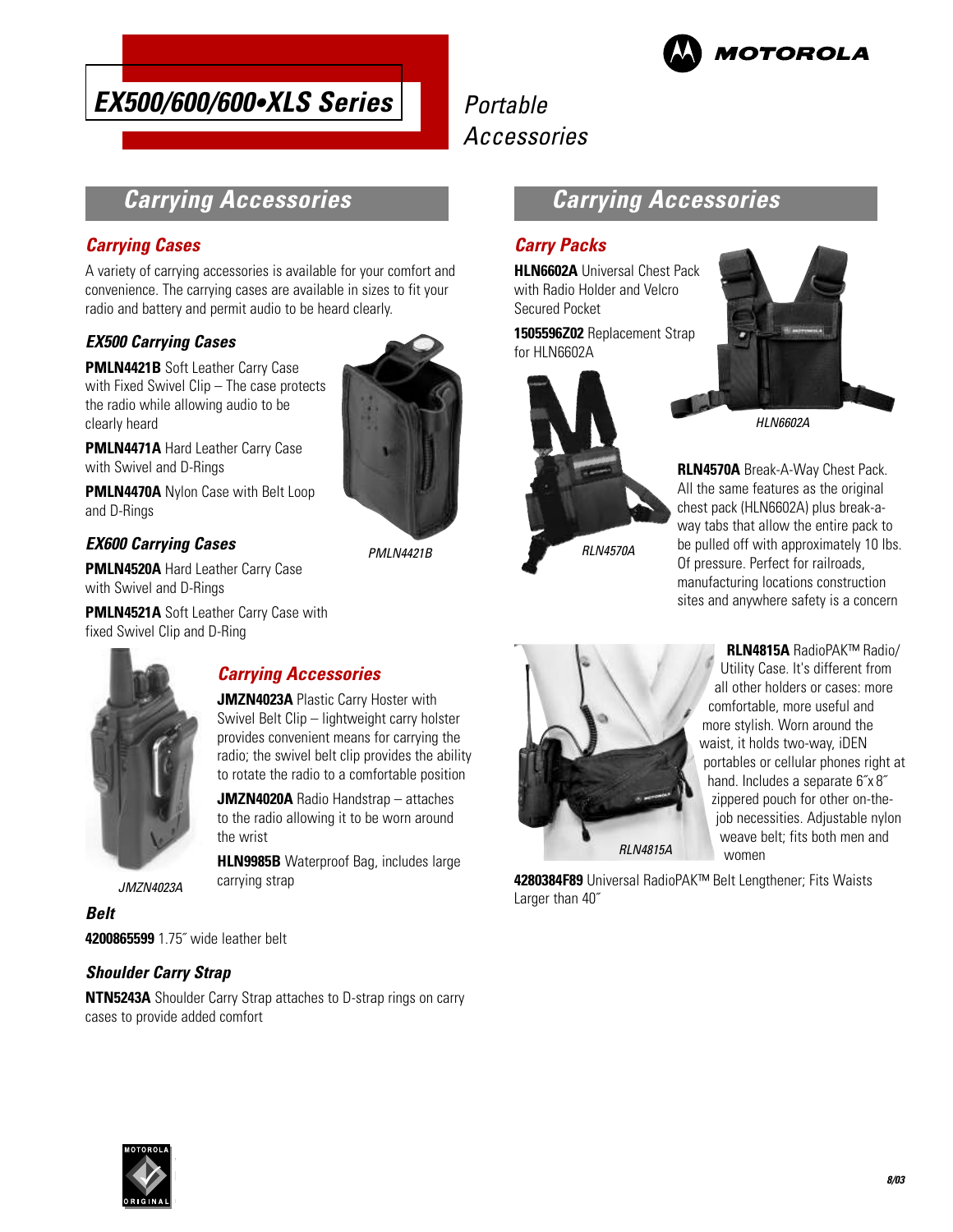



# Portable Accessories

### **Audio Accessories**

### **Remote Speaker Microphones (RSM)**

Allows the user to talk and listen without removing the radio from the belt, case or charger. This water resistant compact unit has a coiled cord, PTT switch and back cover clothing clip.

**\*JMMN4073A** Remote Speaker Microphone with 2.5mm audio jack

**PMLN4393A** Flexible Ear Receiver with 2.5mm connector for use with remote speaker microphone JMMN4073A

### **Epaulet Strap**

Black leather epaulet strap secures remote speaker microphone to epaulet of shirts or jackets and attach around cord to back of microphone. Allows reliable communications in hostile environments with velcro or clip style strap.

**RLN4294A** Velcro epaulet strap

**RLN4295A** Small clip epaulet strap





RLN4294A



RLN4295A

### **Audio Accessories**

#### **Completely Discreet Earpiece**

Remain discretely in touch with this miniaturized receiver. All messages received through the user's two way radio are inductively relayed to the wireless earpiece in the user's ear. Inductive neckloop is easily hidden under the user's clothing for covert operations. Neckloop attaches to the user's Motorola surveillance kit providing completely discrete two way communications. Security operatives, public safety officials, and private investigators can communicate with ease without any visible equipment. Small as at is, it offers a full range of audio functions including automatic squelch, automatic

gain control and noise filtering. Must be used in conjuction with a Motorola surveillance kit. Just remove the earpiece on any standard 2- or 3 wire surveillance kit and plug in the neckloop for completely discrete communication.

**RLN4922A** Completely Discreet Earpiece Kit; includes wireless earpiece, inductive neckloop, 6 spare batteries and 5 spare ear wax guards

\* Intrinsically safe

**RLN4919A** Ear Wax Guards, 5 per pack

**RNN4005A** 1.4V Battery, 6 per pack

RLN4922A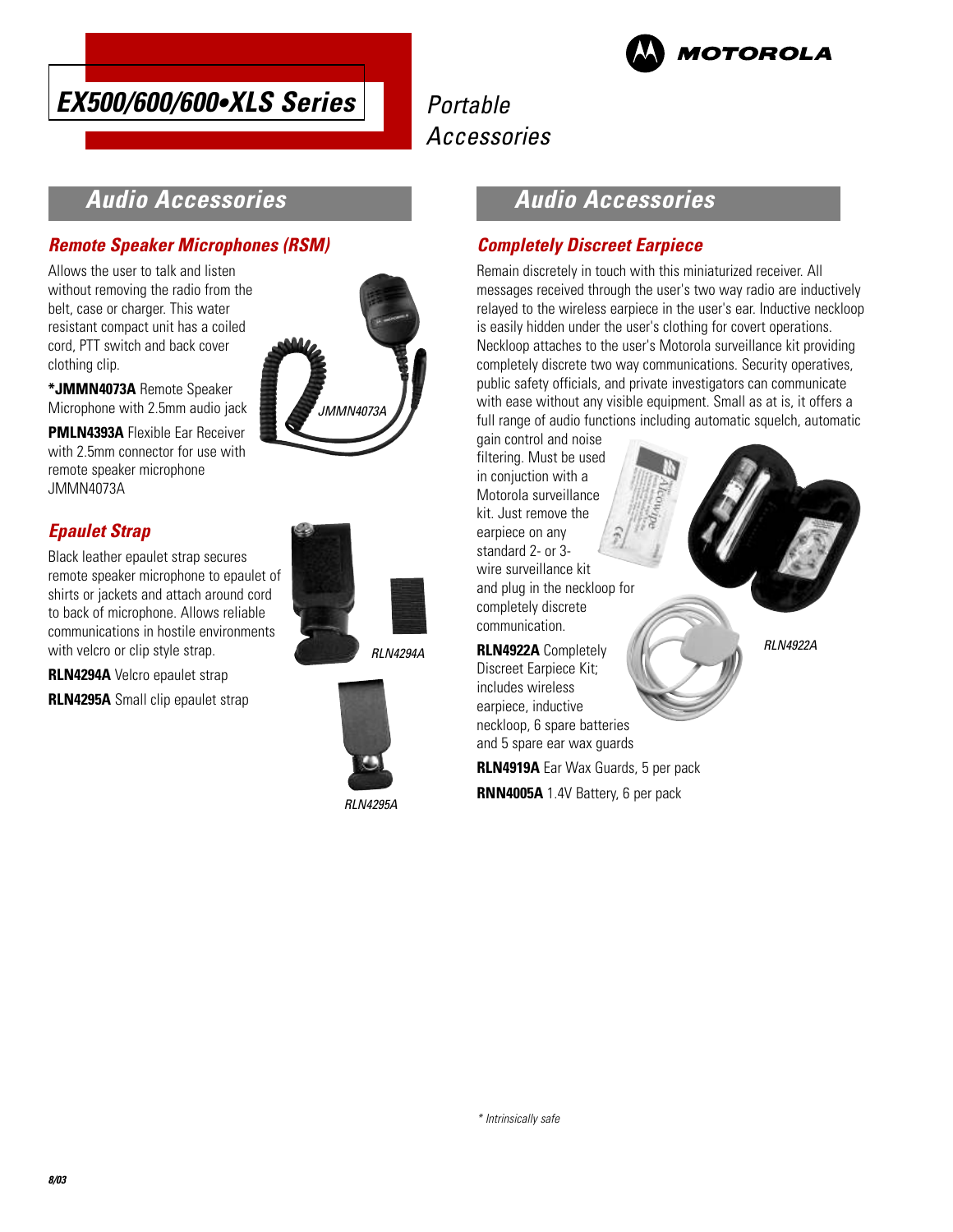

# Portable Accessories

### **Audio Accessories**

### **Ear Microphone System (EMS)**

This compact unit picks up the voice through bone vibrations in the ear canal. The miniature earpiece leaves hands free and face unobscured when worn by rescue and hazard protection personnel, who still retain the ability for direct hearing and speaking. For personnel required to wear breathing apparatus, communications with protective masks are as clear as communications without. And its high speech clarity under noisy environments makes it ideal for high noise environments.



**\*JMMN4064A** PTT or Voice Activated Interface Module

**\*BDN6768A** Standard Ear Microphone (for noise levels up to 95dB)--Black. Requires JMMN4064A

**\*BDN6769A** Standard Ear Microphone (for noise levels up to 95dB) – Beige. Requires JMMN4064A

**\*BDN6770A** High Noise Level Ear Microphone (up to 105dB)– Gray. Requires JMMN4064A



### **Audio Accessories**

#### **Ear Microphone Accessories**



**\*0180358B38** Finger Push-To-Talk Switch





**\*0180300E83** Body Push-

To-Talk Switch

**0180300E25** Earguard with Adjustable Loop; secures ear mic in ear

**0180358B32** Earholder, black size small; secures ear mic in ear

0180300E25

**0180358B33** Earholder, black, size medium; secures ear mic in ear **0180358B34** Earholder, black, size large; secures ear mic in ear **0180358B35** Earholder, clear, size small; secures ear mic in ear **0180358B36** Earholder, clear, size medium; secures ear mic in ear **0180358B37** Earholder, clear, size large; secures ear mic in ear **4280369E44** Replaceable Belt Clip with Screws **5080358B28** Eartips, black, size medium (10 per pack) **5080358B29** Eartips, black, size large (10 per pack) **5080358B30** Eartips, beige, size medium (10 per pack)

**5080358B31** Eartips, beige, size large (10 per pack)

### **General Audio Accessories**

**\*PMLN4519A** Earbud with Microphone and PTT combined, transmit and receive, black (2-wire); no adapter required

### **Accessory Audio Adapter**

The accessory audio adapter with 3.5mm plug allows Visar audio accessories to be used with the EX500 and EX600 radios

**\*PMLN4455A** Accessory Audio Adapter with 3.5mm plug

\* Intrinsically safe

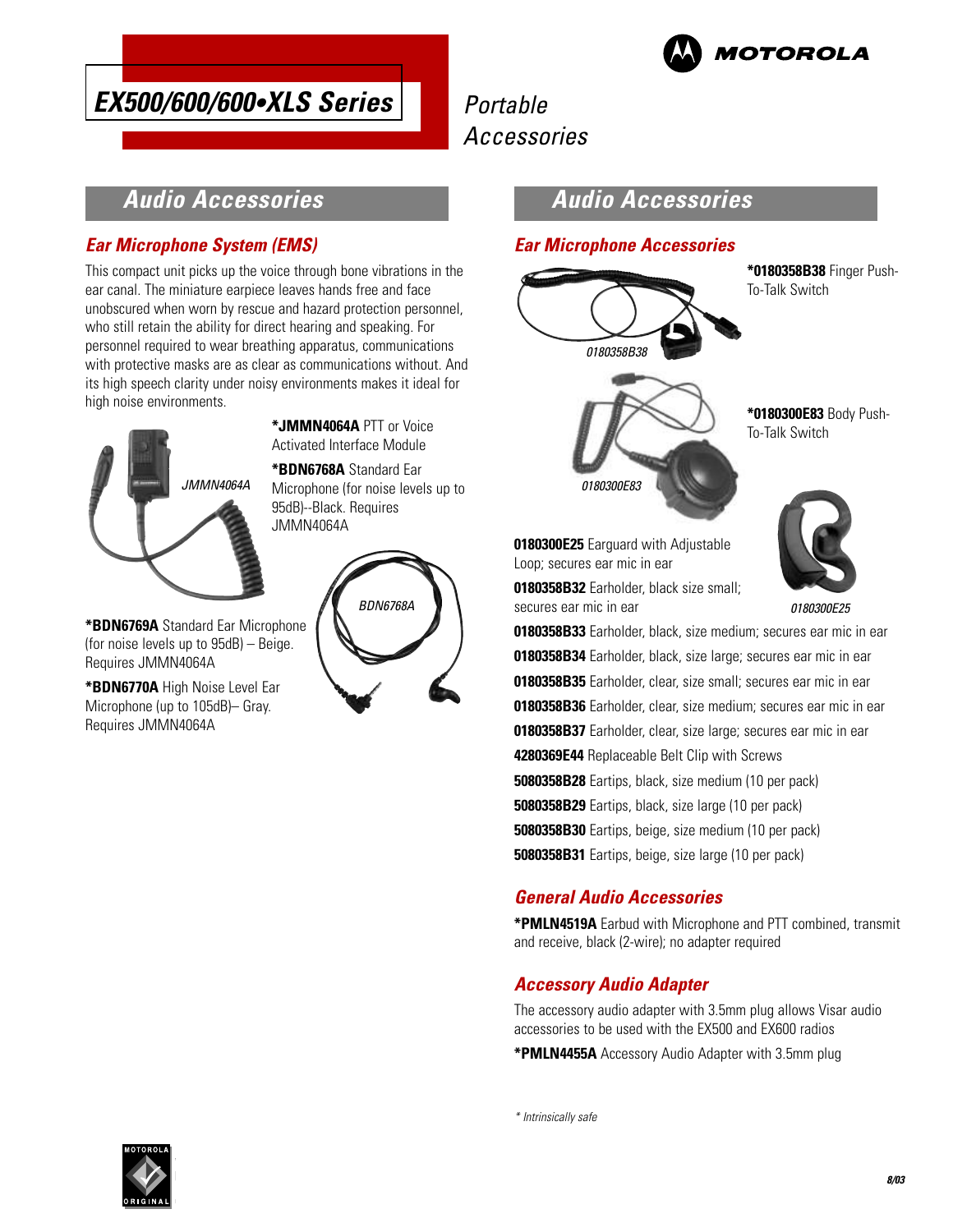



# Portable Accessories

### **Audio Accessories**

#### **Surveillance Kits**

Surveillance accessories allow the user to privately receive communications with the earpiece and are ideal when environments require discrete communications. Surveillance Kits require PMLN4455A Audio Adapter

**\*BDN6664A** Receive-only Earpiece (1-wire), beige

**\*†BDN6665A** Receive-only Earpiece (1-wire), beige

**\*†BDN6666A** Receive-only Earpiece with volume control (1-wire), beige

**\*BDN6726A** Receive-only Earpiece (1-wire), black

**\*†BDN6727A** Receive-only Earpiece (1-wire), black

**\*BDN6728A** Receive-only Earpiece with volume control (1-wire), black

**\*BDN6667A** 2-wire Surveillance Kit with combined microphone and PTT button, beige

**\*BDN6729A** 2-wire Surveillance Kit with combined microphone and PTT button, black

**\*†BDN6669A** Earpiece Assembly with microphone and PTT combined (2-wire), beige

**\*†BDN6731A** Earpiece Assembly with microphone and PTT combined (2-wire), black

**\*BDN6668A** 3-wire Surveillance Kit with separate microphone and PTT button, beige

**\*BDN6730A** 3-wire Surveillance Kit with separate microphone and PTT button, black

**\*†BDN6670A** Eapiece Assembly with microphone and PTT separate (3-wire), beige

**\*BDN6732A** Eapiece Assembly with microphone and PTT separate (3-wire), black







### **Audio Accessories**

#### **Flexible Ear Receiver**

**\*BDN6719A** Flexible Ear Receiver, black earpiece without volume control – flexible earloop and speaker which rests external to the ear; requires PMLN4455A audio adapter

### **Pellet Style Earpieces**

**\*BDN6780A** Single Earbud with combined Mic/PTT; requires PMLN4455A audio adapter

**\*BDN6781A** Single Earbud Receive-only, black; requires PMLN4455A audio adapter

### **Noise Kits**

**NTN8370A** Extreme Noise Kit Acoustic Tube; requires PMLN4455A audio adapter

**NTN8371A** Low Noise Kit Acoustic Tube: requires PMLN4455A audio adapter

#### **Lightweight Headsets**



This headset allows for high clarity discreet two-way communications while adding the comfort necessary for extended wear in moderate noise environments

**\*JMMN4066A** Lightweight Headset with Boom Microphone and In-Line PTT (no adapter required)

**RLN5590A** Lightweight Headset with Boom Microphone (no adapter required)

**\*NMN6245A** Ultralite Headset with Boom Microphone and In-Line PTT, earbud-style receiver; requires PMLN4455 audio adapter

**\*NMN6246B** Ultralite Headset with Boom Microphone and In-Line PTT; requires PMLN4455 audio adapter

† Extra Loud Earpiece (exceeds OSHA limits \* Intrinsically safe

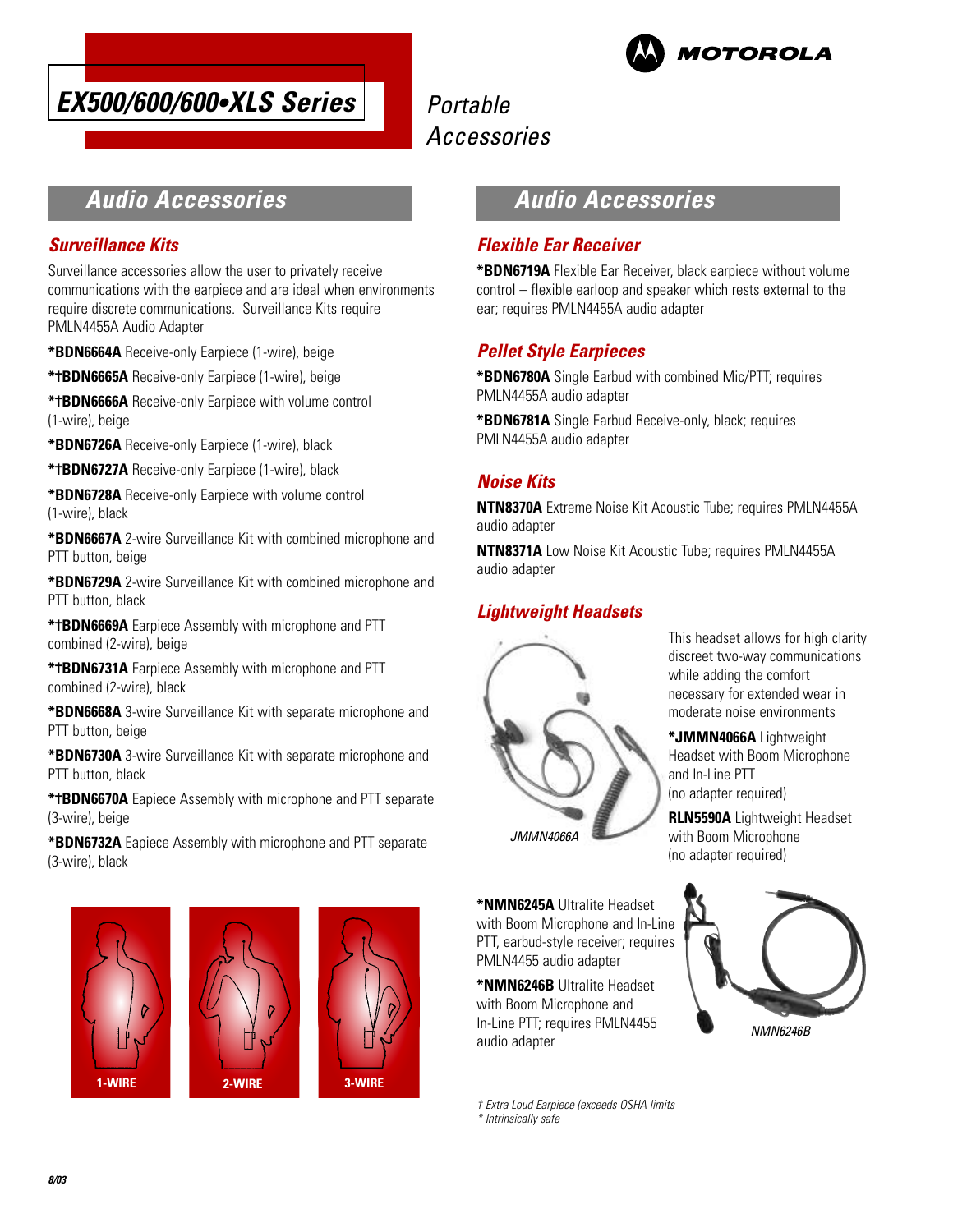

# Portable Accessories

### **Audio Accessories**

### **Heavy Duty Headsets**

Heavyduty headsets include noise cancelling boom microphones and can be worn with or without a hardhat. The push-to-talk switch is located on the earcup.



**BDN6635B** Voice-activated headset with boom microphone; requires adapter cable RKN4093A; noise reduction rating = 24 dB



**BDN6636B** Voice-activated headset with throat microphone; requires adapter cable RKN4093A; noise reduction rating  $= 24$  dB



**BDN6645B** Push-to-talk headset with boom microphone; requires adapter cable RKN4093A; noise reduction rating = 24 dB

### **Audio Accessories**

### **Racing Headset**



Motorola is the official wireless equipment supplier of CART, so whether your playing field is a racetrack, construction site or other challenging environment, you can count on this racing headset for superior comfort and dependable operation.

**RMN5015A** Racing Headset; requires adapter cable RKN4093A; noise reduction rating = 24 dB

**RKN4093A** Radio Adapter Cable

### **Miscellaneous Audio Accessories**

**RLN4890A** Assistive Turning Knobs. If your job requires you to wear large gloves, or if you have mobility or dexterity limitations, you will appreciate this added feature. Set of two specially designed knobs for volume control and channel changing.

**JMLN4638A** Accessory Dust Cover – protects the audio side connector



RLN4890A

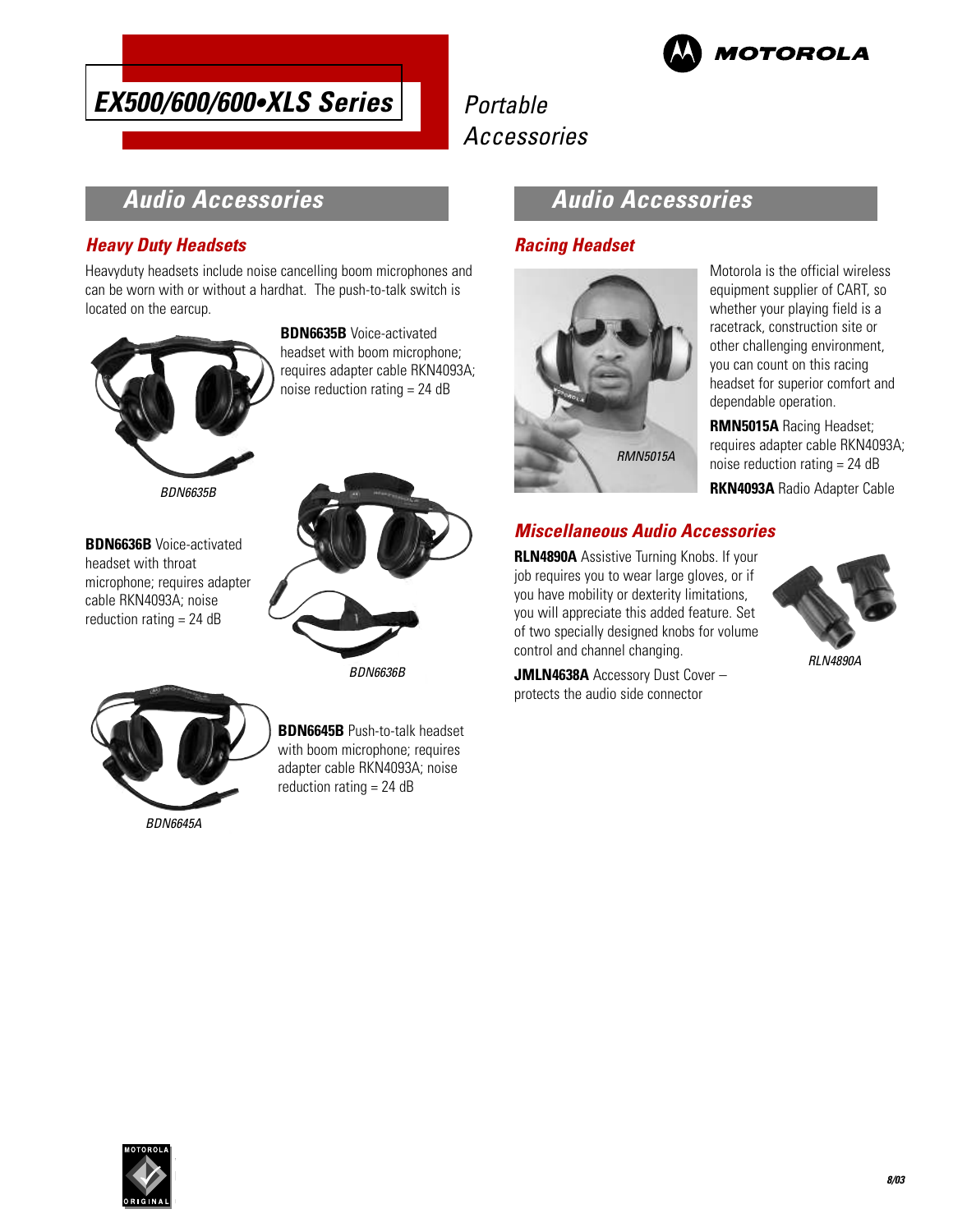



# Antennas, **Batteries**

### **Portable Antennas**

#### **Heliflex Antenna**

Motorola Heliflex antennas are specifically engineered for maximum output and greatest communication coverage.

**NAD6502AR** VHF Heliflex Antenna, 146-174 MHz

#### **Stubby Antenna**

Stubby antennas are ideal when the radio is worn on the belt because the short antenna is non-obtrusive.

**PMAD4012A** VHF 9cm Stubby Antenna, 136-155 MHz

**PMAD4025A** VHF 9cm Stubby Antenna, 150-161 MHz

**PMAD4013A** VHF 9cm Stubby Antenna, 155-174 MHz

**PMAE4002A** UHF 9cm Stubby Antenna, 403-430 MHz

**8504762J08** UHF 9cm Stubby Antenna, 438-470 MHz

**PMAE4006A** UHF Stubby Antenna, 465-490 MHz

### **Flexible Whip Antenna**

Flexible whip antennas have a one-piece finish and steel core for optimal radiation characteristics. Provides more comfort when radio is worn on the belt.

**8504762J01** VHF Whip Antenna 136-155 MHz

**PMAD4023A** VHF Whip Antenna 150-161 MHz

**8504762J02** VHF Whip Antenna 155-174 MHz

**NAE6483AR** UHF Flexible Whip Antenna 403-520 MHz

**NAD6579A** Whip, 148-161 MHz



PMAD4013A

### **Portable Batteries**

#### **Lithium-ion Premium**

Part Number: **JMNN4023AR** Volts: 7.2 Avg. mAh: 1000 Height: 4˝

Intrinsically Safe: No

- Volts: 7.2 Avg. mAh: 1300 Height: 4˝
- Intrinsically Safe: No

### **Nickel Metal Hydride Premium**

Part Number: **JMNN4025AR**

- Volts: 75
- Avg. mAh: 700
- Height: 4˝
- Intrinsically Safe: Yes